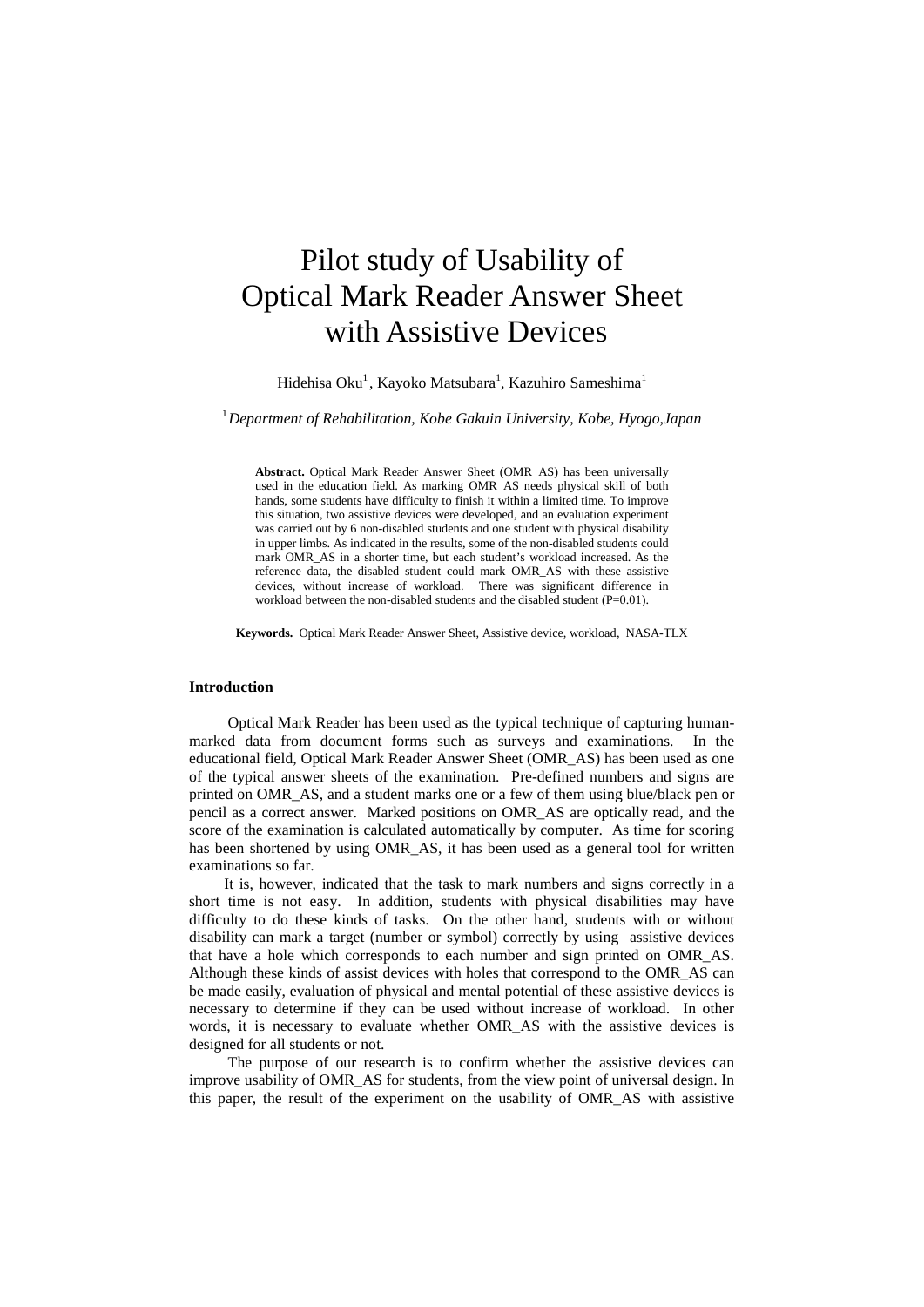devices is described.

## **1. Method of experiment**

## *1.1. OMR\_AS used for the Experiment*

In generally used OMR AS, the number of choices (number and signs) for each problem in the examination is 10 at the maximum. As the OMR\_AS used in our university has 10 choices, it was used as a sample one for the experiment. Figure1 (A) shows the OMR\_AS. OMR\_AS has 50 lines (problems), and numbers from 1 to 10 were printed on each line (problem) as possibilities of correct answers.



Figure1. OMR\_AS (A) and Assistive Devices (B) & (C)

#### *1.2. Assistive Devices*

Two types of assistive devices were developed for the experiment. The first assistive device has 10 holes that are in the same position and dimensions as OMR\_AS. In addition, these assistive devices must be transparent because a student uses this on OMR\_AS. Figure 1(B) shows the 1st assistive device which was made from transparent acrylic board.

On the other hand, a student must put the 1st assistive device correctly on OMR\_AS to mark without a gap. Although the 1st device has the same width as OMR\_AS, some students have difficulty to put the 1st device on OMR\_AS correctly in a short time. Therefore, the 2nd device was made for aligning the 1st device and OMR\_AS exactly. Figure 1(C) shows the 2nd assistive device which has the same width with OMR\_AS. Figure 2 is an example of the above.



**Figure2.** Example to Use Assistive Devices with OMR\_AS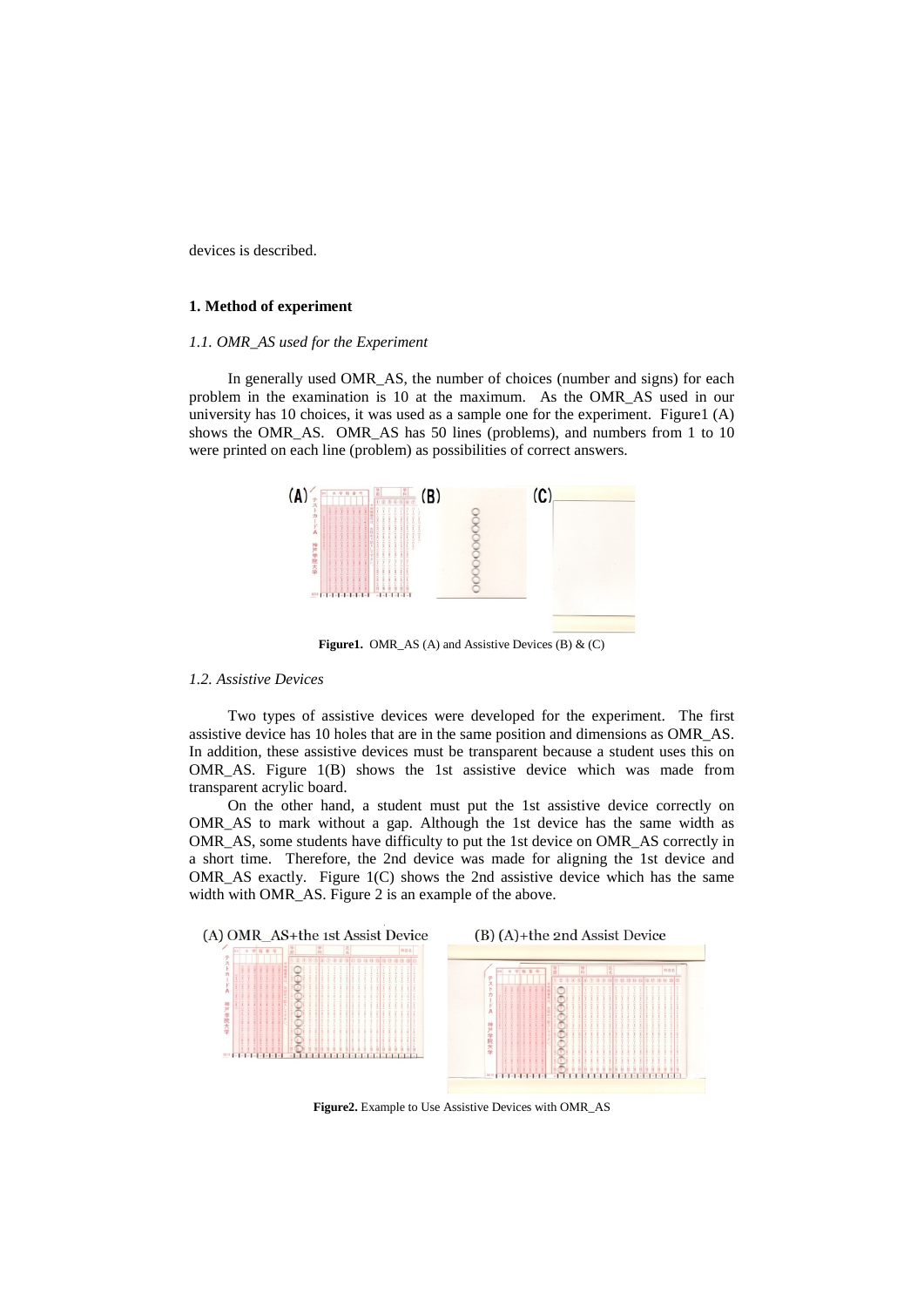## *1.3. Subjects*

Subjects were 6 university students without a disability (2 males and 4 females, age= $21-22$ ). In addition, a student (female, age= $22$ ) with a physical disability participated as a subject to get reference data. Her disability is cerebral palsy and she used the electric wheelchair. She could not write with the right hand but writes slowly with her left hand. The research ethics committee in our university approved the experiment and the subjects' participation. All the subjects accepted to participate in the experiment.

## *1.4. Procedure of the Experiment*

Figure 3 and 4 shows a picture of the experiment. In the computer, software to display a random number for examples of answers is installed. According to the key pressed by the subject, a number from 1 to 10 is displayed as the next answer on the screen. Then subject sees the number on the screen, and marks the same number on OMR\_AS.

The experiment for each subject was composed of 2 phases, and the content of each phase was the same. In each phase, a subject was asked to mark as follows.

- 1) Mark OMR\_AS without any assistive device
- 2) Mark OMR\_AS with the 1st assistive device
- 3) Mark OMR\_AS with the 1st assistive device and the 2nd device

In each marking, time from the display of a number to the marking the number was recorded automatically by computer (sampling time =1/60sec). After each marking from 1) to 3), the subject was asked to answer on the questionnaire. The evaluation of the questionnaire was made based on the principle of NASA-TLX (described in the next section).



**Figure3.** Picture of the Experiment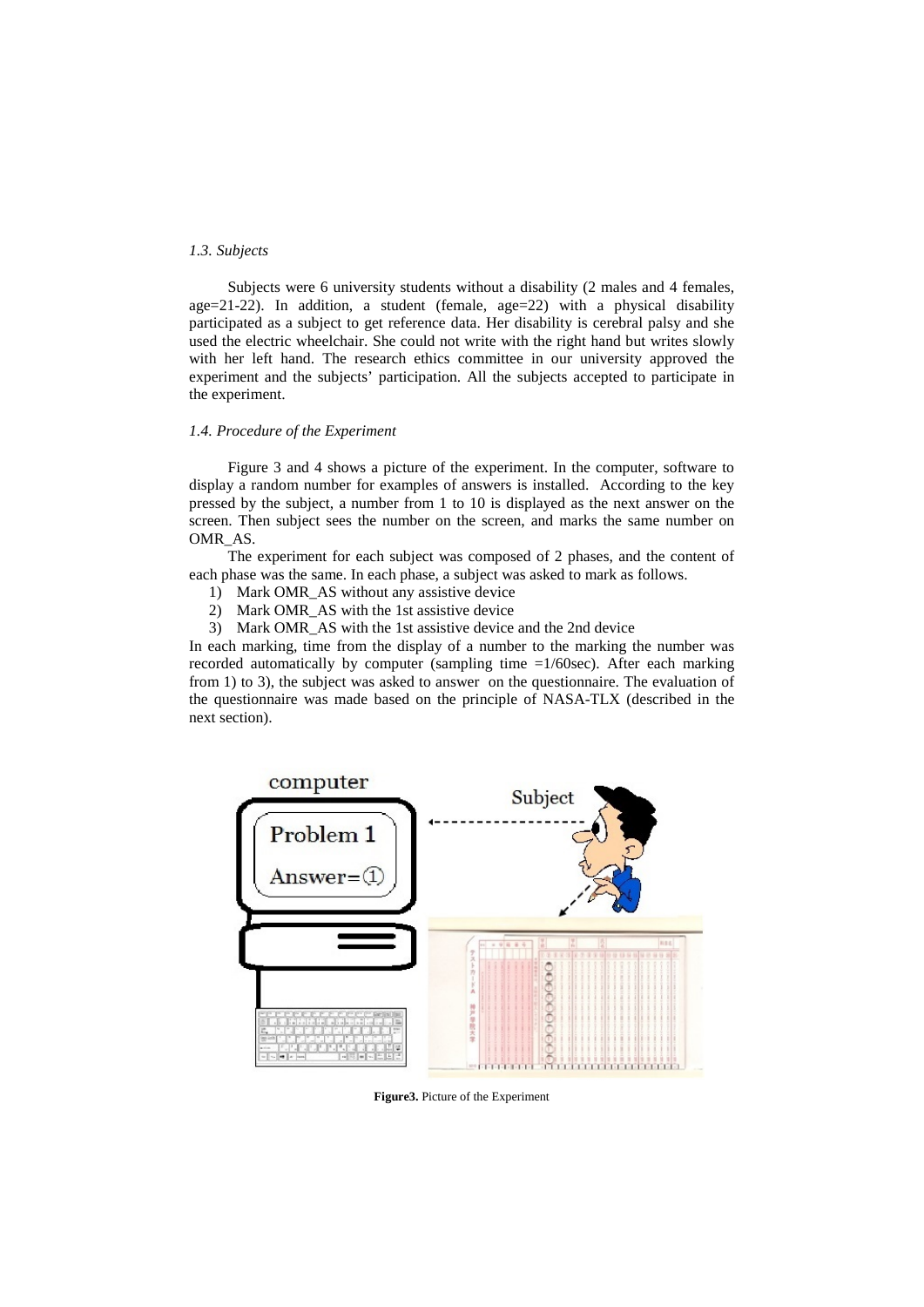

Figure 4. Picture of the Experiment

## *1.5. Measurement of Workload*

As human workload in a human-machine system cannot be measured directly, it should be inferred from quantifiable parameters. In this experiment, NASA-TLX (National Aeronautics and Space Administration-Task Load Index) was used to measure workload in each marking task. NASA-TLX had two stages. In the 1st stage, a subject is asked to give points (0 - 100) of workload to 6 sub-scales of Mental Demands, Physical Demands, Temporal Demands, Own Performance, Effort and Frustration respectively. In the 2nd stage, the subject was also asked to give a weight number (1 to 6) to these 6 sub-scales in order of importance from the subject's view point. These answers were collected in a questionnaire form. Each weight number was multiplied by the level of its sub- scale, and AWWL (Adaptive Weighted WorkLoad) was calculated. The AWWL indicates the degree of the workload in each marking.

### **2. RESULT AND DISCUSSION**

Figure 5 shows the result of the experiment. Figure 5(A) shows AWWLs in each task of marking. The vertical-axis is the score of each AWWL. In Figure 5(A), AWWL over 50 means heavy workload, and AWWL under 50 means light workload. On the other hand, Figure  $5(B)$  shows the time used for marking the displayed number after the pressing of a key. The vertical-axis is the time required, and unit is 1/60 second.

In Figure 5(A), most of the AWWLs in "OMR\_AS" were under 50. This indicates that the marking on OMR\_AS without assistive devices was the task with the least workload. In contrast, AWWLs in tasks with assistive devices were larger than AWWLs without assistive devices. Especially in "OMR\_AS + AD1", the subjects had a lot of workload. It is hypothesized that this is caused by necessity of correct alignment of OMR\_AS and 1st assistive device. AWWLs for the disabled student were significantly lower than the non-disabled subjects  $(p=0.01)$ . As the disabled student had the disability in her upper limb, writing in examinations is the task with a lot of workload. On the contrary, tasks of marking in the experiment were easier and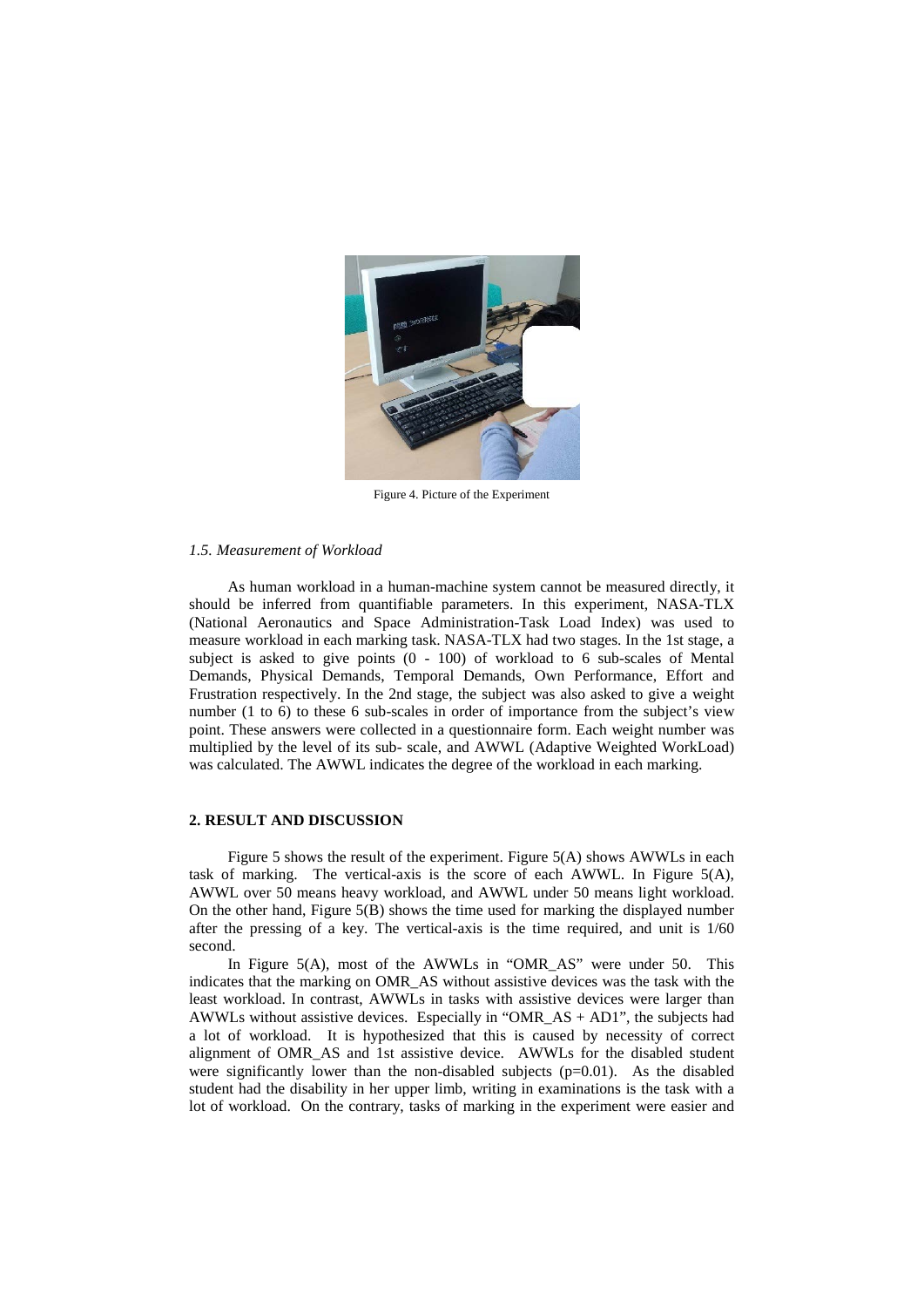

had no time limit. It is considered that this situation made the tasks easier in spite of requiring much time as shown in Figure 5(B).

**Figure 5.** Result of the Experiment

 In Figure 5(B), it is hypothesized that the subjects can be are divided into two groups. One group is students who needed more time when they mark OMR\_AS with assistive devices, and the other group is students who need less time when they mark OMR\_AS with assistive devices. At a glance these results of the two groups seem to contradict each other. It is, however, thought that this is caused by the difference of the skill of the subjects in marking tasks. As shown in Figure 5(A), AWWLs were increased by the use of assistive devices, in spite of the difference of skill. It is suggested from this result that marking skill may not decrease workload even if assistive devices are used. It is suggested from this result that high skill for marking doesn't lead to decrease of the workload. In other words, there is the possibility to increase workload when additional devices are used in marking, even if the devices were useful for decreasing marking time.